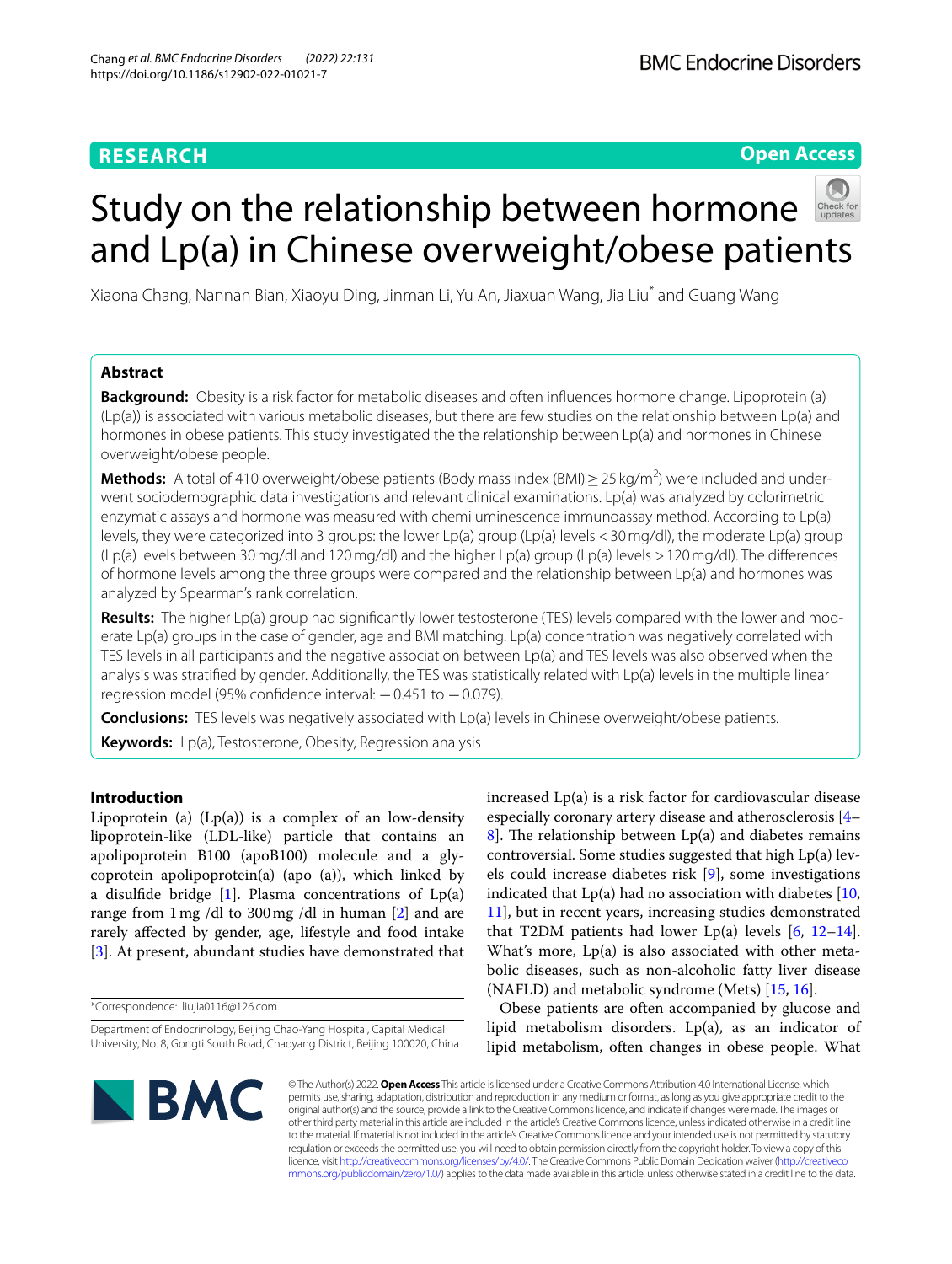is more, metabolism disorders can further afect hormone levels. However, there are few studies on Lp(a) and the relationship between  $Lp(a)$  and hormones in obese patients. By exploring the association between variation of Lp(a) and various hormone levels in overweight/obese people, we found serum testosterone levels is negatively associated with Lp(a) levels, which maybe provide a new idea for discovering the mechanism between Lp(a) and other diseases.

## **Materials and methods**

## **Study design and subjects**

A total of 410 overweight/obese participants were included in this cross-sectional study from January 2017 to November 2020 at the Medical Nutrition and Weight Loss Center of Beijing Chao-Yang Hospital, Capital Medical University. All of them were asked about their histories of diseases and drugs and received laboratory tests. The inclusion criteria were as follows: age between 15 and 65 years and  $\text{BMI} \geq 25 \,\text{kg/m}^2$ . The patients with cardiovascular disease, infectious disease, severe hepatic or renal insufficiency, systemic inflammatory disease, cancer, use of hypoglycemic or lipid-lowering drugs were excluded. All subjects were divided into three groups based on the  $Lp(a)$  levels: the lower  $Lp(a)$  group  $(Lp(a))$ levels  $<$  30 mg/dl), the moderate Lp(a) group (Lp(a) levels between 30mg/dl and 120mg/dl) and the higher Lp(a) group  $(Lp(a)$  levels  $>120$  mg/dl) [[3\]](#page-4-2).

All participants provided written informed consent. The protocol of this study was approved by the Ethics Committee of Beijing Chao-Yang Hospital, Capital Medical University.

#### **Clinical and biochemical measurements**

For each patient, the following demographic data were collected: gender, age, body height and weight. After an overnight fasting, venous blood samples of every subject were obtained for further measurement at the central chemistry laboratory of the Beijing Chao-Yang Hospital, Capital Medical University. Total cholesterol (TC), triglyceride (TG), low-density lipoprotein cholesterol (LDL-C), high-density lipoprotein cholesterol (HDL-C) and Lp(a) were analyzed by colorimetric enzymatic assays using a Dade Behring Dimension RXL autoanalyzer (Dade Behring Diagnostics, Marburg, Germany). Fasting blood glucose (FBG) was estimated with glucose oxidase method using Hitachi 747 and fasting insulin (FINS) was estimated by chemiluminescence immunoassay using a Centaur XP immunoassay system (Siemens Healthcare Diagnostics, Germany). Growth hormone (GH), testosterone (TES), follicle-stimulating hormone (HFSH), prolactin (PRL), luteinizing hormone (LH) and estradiol (E2) were measured with chemiluminescence immunoassay method using Access 2 immunoassay system (Beckman Coulter, Inc., Brea, CA, USA). Body mass index (BMI) was calculated using following formula: body weight  $(kg)/[\text{height}(m)]^2$ . Homoeostasis model assessment of insulin resistance (HOMA-IR) was used to estimate insulin resistance, which calculated using the following formula: HOMA-IR = FBG (mmol/L)  $\times$  FINS (mU/L) / 22.5.

#### **Statistical analysis**

All statistical analyses were performed using software SPSS (version 26.0, SPSS Inc., Chicago, IL, USA). For the analysis of diferences among groups, the variables of normal distribution, represented by mean $\pm$ standard deviation, were assessed with one-way ANOVA and Bonferroni was selected for post-hoc comparison, while non-normally distributed data, expressed by medians with interquartile range, were evaluated with Kruskal-Wallis analysis and Bonferroni analysis was used for correction. The proportions were analyzed by chi-square tests. Spearman's rank correlation was used to assess the relationship between Lp(a) and other indices. Multiple linear regression analysis (enter method) was used to analyze whether the variables were associated with  $Lp(a)$ after adjusting for potential confounding factors. All tests were two-tailed, and *P<* 0.05 were considered statistically signifcant.

## **Results**

## **Characteristics of overweight/obese patients with diferent levels of Lp(a)**

Clinical data pertaining to the metabolism of the overweight/obese patients were presented in Table [1](#page-2-0). All subjects were divided into three groups based on the Lp(a) levels: the lower Lp(a) group contained 137 participants, the moderate Lp(a) group contained 137 participants and the higher Lp(a) group contained 136 participants. The levels of LDL-C, TC, GH and TES were increased in the higher  $Lp(a)$  group in contrast with the lower  $Lp(a)$ group. Moreover, signifcant diferences in LDL-C and TES levels were observed between the higher Lp(a) group and the moderate Lp(a) group. Additionally, other hormones such as HFSH, LH, PRL and E2 did not show difference statistically.

Clinical metabolic characteristics of the gender subgroups were presented in Supplemental Table [1](#page-4-4) and Sup-plemental Table [2.](#page-4-4) In male subgroup, the higher  $Lp(a)$ group showed signifcantly higher GH and LDL-C concentration and signifcantly decreased TES concentration relative to the lower Lp(a) group, as well as statistical diference in GH levels between the moderate group and the higher group were observed. In female subgroup, the levels of LDL-C were higher and the levels of TES were lower in the higher Lp(a) group compared with the lower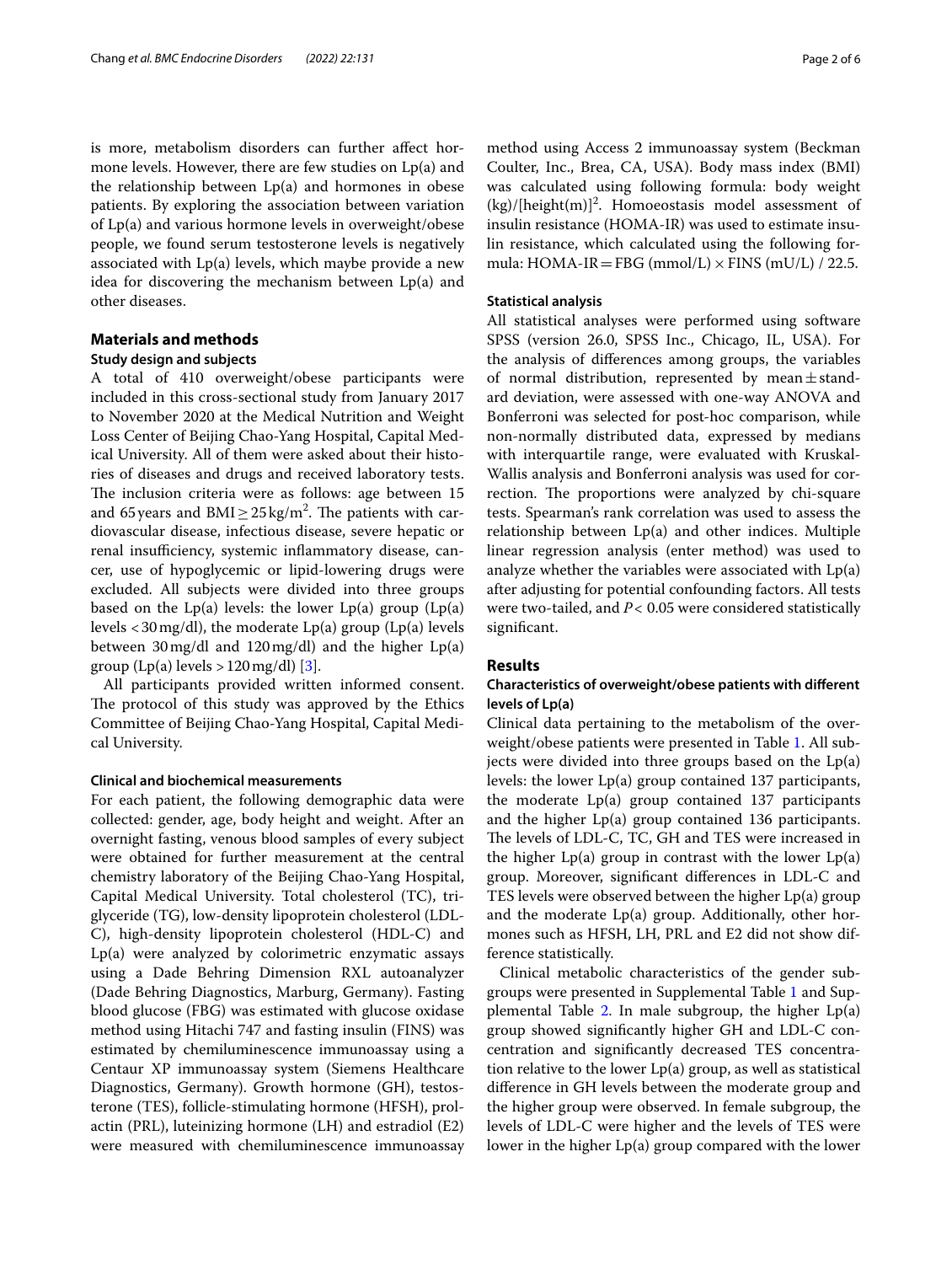| <b>Variables</b> | <b>All Study Subjects</b> |                        |                         |             |  |
|------------------|---------------------------|------------------------|-------------------------|-------------|--|
|                  | Lower Lp(a)               | Moderate Lp(a)         | Higher Lp(a)            |             |  |
|                  | $(n=137)$                 | $(n=137)$              | $(n=136)$               |             |  |
| Age (years)      | $31 \pm 0.79$             | $32 \pm 0.76$          | $33 \pm 0.86$           | 0.271       |  |
| Gender-M/F       | 59/78                     | 62/75                  | 51/85                   | 0.408       |  |
| BMI ( $kg/m2$ )  | $38.82 \pm 0.55$          | $40.20 \pm 0.67$       | $38.35 \pm 0.65$        | 0.097       |  |
| TC (mmol/L)      | $4.73 \pm 0.09$           | $4.78 \pm 0.08$        | 4.97 $\pm$ 0.09 $*$     | $0.016*$    |  |
| TG (mmol/L)      | $1.77(1.20 - 2.68)$       | $1.67(1.22 - 2.50)$    | $1.59(1.32 - 2.00)$     | 0.114       |  |
| HDL-C (mmol/L)   | $1.03 \pm 0.02$           | $1.01 \pm 0.02$        | $1.07 \pm 0.02$         | 0.076       |  |
| LDL-C (mmol/L)   | $3.00 \pm 0.07$           | $3.06 \pm 0.06$        | $3.24 \pm 0.07$ *#      | $< 0.001**$ |  |
| FBG (mmol/L)     | $5.71(5.14 - 7.53)$       | $5.80(5.39 - 7.13)$    | $5.75(5.32 - 6.81)$     | 0.591       |  |
| FINS (uIU/ml)    | 25.36 (18.98-41.34)       | 26.91 (17.89-40.39)    | 24.13 (17.39-35.83)     | 0.319       |  |
| GH (ng/ml)       | $0.03(0.02 - 0.10)$       | $0.04(0.02 - 0.12)$    | $0.05(0.03 - 0.20)$ **  | $0.006*$    |  |
| TES (nmol/L)     | 3.24 (1.95 - 9.30)        | $3.10(1.78 - 8.36)$    | $2.21(1.54 - 7.18)$ **# | $0.003*$    |  |
| HFSH (mIU/ml)    | $5.21(3.71 - 6.94)$       | $5.10(3.82 - 6.60)$    | 5.17 (2.99 - 6.96)      | 0.885       |  |
| $LH$ (mIU/mI)    | 5.02 (3.19 - 7.50)        | $5.03(3.36 - 7.07)$    | 5.05 (3.20-7.84)        | 0.979       |  |
| PRL (mIU/ml)     | 253.49 (188.79-347.58)    | 301.51 (190.80-400.54) | 257.92 (182.92-358.71)  | 0.205       |  |
| E2(pmol/L)       | 208.18 (143.13-281.61)    | 181.07 (133.48-292.58) | 205.49 (147.40-314.56)  | 0.277       |  |
| <b>HOMA-IR</b>   | 7.12 (4.85-12.89)         | 7.74 (4.83-12.01)      | $6.84(4.49 - 10.42)$    | 0.355       |  |

<span id="page-2-0"></span>**Table 1** Characteristics of Chinese obese participants with various levels of Lp(a)

Normally distributed variables were expressed as mean ± standard deviation (SD), while variables with non-normal distributed were expressed as medians with first quartile to third quartile. *Lp(a)* lipoprotein (a); *BMI* body mass index, *TC* total cholesterol, *TG* triglyceride, *HDL-C* high-density lipoprotein cholesterol, *LDL-C* low-density lipoprotein cholesterol, *FBG* fasting blood glucose, *FINS* fasting insulin, *GH* growth hormone, *TES* testosterone, *HFSH* follicle-stimulating hormone, *LH* luteinizing hormone, *PRL* prolactin, *E*2 estradiol, *HOMA-IR* homeostasis model assessment of insulin resistance. Compared with the lower Lp(a) group, \* *P*<0.05, \*\* *P*<0.001. Compared with the moderated Lp(a) group, # *P*<0.05

Lp(a) group. Interestingly, the higher  $Lp(a)$  group had decreased TES concentration compared with the moderate Lp(a) group. Other parameters did not show diference among three groups in gender subgroups.

#### **Correlation analysis between Lp(a) and other parameters**

Table [2](#page-3-0) showed that Lp(a) was positively correlated with GH (*r*=0.139, *P*<0.05) and negatively correlated with TG (*r*=−0.142, *P*<0.05) and TES (*r*=−0.190, *P*<0.001) in all participants. Additionally, the negative association between Lp(a) and TES was also observed in the male and female groups respectively (Table [2](#page-3-0)). Furthermore, there was a signifcant positive correlation between HDL-C, LDL-C, GH, E2 and Lp(a) while negative correlation between Lp(a) and TG in the male group. We also found Lp(a) was positively correlated with TC and LDL-C in the female group.

## **Multiple linear regression analysis between Lp(a) and other indices**

To further assess the relationship between Lp(a) and other parameters, we conducted a multiple linear regression analysis on the signifcant variables found by Spearman's rank correlation analysis or considered clinically relevant, including gender, age, BMI, TC, TG, HDL-C, LDL-C, TES and GH (Table [3](#page-3-1)). We found that TES levels were independently related with Lp(a) levels (*β*=−0.266, *P*<0.05, 95% CI = −0.451 to −0.079) after adjustment for gender, age, BMI, TC, TG, HDL-C and LDL-C. Tis signifcant result was also observed in male and female participants, respectively (Supplemental Table [3](#page-4-4) and Supplemental Table [4](#page-4-4)).

## **Discussion**

The purpose of this study was to investigated the the relationship between Lp(a) and hormones in Chinese overweight/obese people. Our results showed that serum TC, LDL-C and GH levels were signifcantly increased in the higher Lp(a) group compared with the lower Lp(a) group, as well as the higher Lp(a) group had higher LDL-C levels compared with moderate groups. Despite comparable clinical parameters, the patients with an increased  $Lp(a)$ had lower levels of TES compared with the patients with a moderate and lower Lp(a). We also observed serum TES levels were signifcantly decreased with the increase of Lp(a) levels whether stratifed by gender or not. Multiple regression analyses showed that the TES was independently related with Lp(a) levels after adjusting for confounding factors.

We found Lp(a) always had a signifcant association with lipid metabolism indices, such as LDL-C. These results reiterated the close relationship between Lp(a),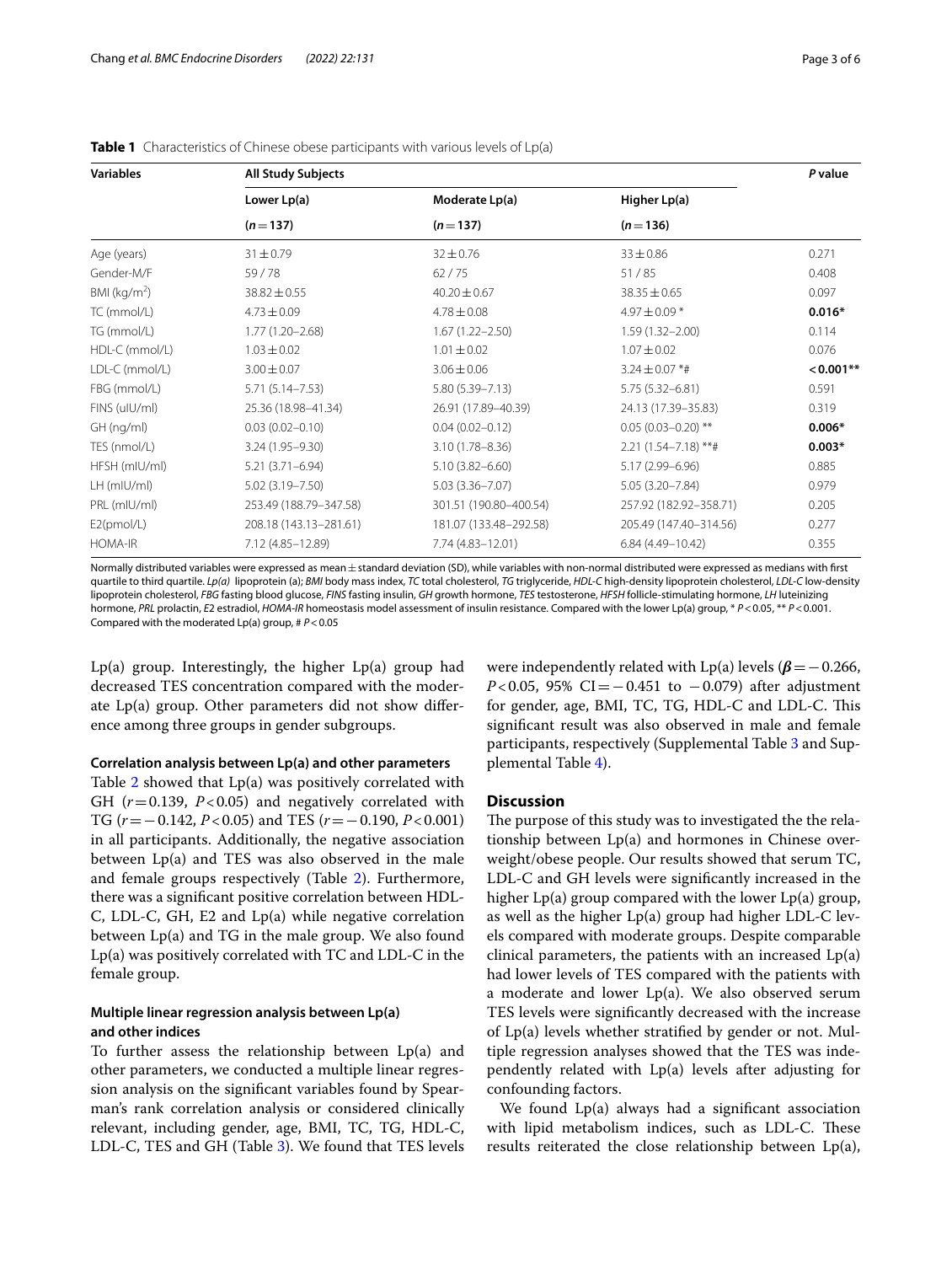<span id="page-3-0"></span>

| Table 2 Association between Lp(a) and laboratory indices in all participants, male group and female group, respectively |  |  |  |  |  |  |  |
|-------------------------------------------------------------------------------------------------------------------------|--|--|--|--|--|--|--|
|-------------------------------------------------------------------------------------------------------------------------|--|--|--|--|--|--|--|

|                 | Lp(a)    |           |          |          |          |             |
|-----------------|----------|-----------|----------|----------|----------|-------------|
|                 | All      |           | Male     |          | Female   |             |
|                 | r        | P value   | r        | P value  | r        | P value     |
| Age (years)     | 0.041    | 0.409     | 0.057    | 0.457    | 0.058    | 0.373       |
| BMI ( $kg/m2$ ) | $-0.019$ | 0.697     | 0.076    | 0.322    | $-0.052$ | 0.421       |
| TC (mmol/L)     | 0.081    | 0.347     | 0.095    | 0.213    | 0.176    | $0.006*$    |
| TG (mmol/L)     | $-0.142$ | $0.004*$  | $-0.178$ | $0.020*$ | $-0.090$ | 0.168       |
| HDL-C (mmol/L)  | $-0.016$ | 0.855     | 0.175    | $0.022*$ | 0.060    | 0.360       |
| LDL-C (mmol/L)  | 0.132    | 0.123     | 0.183    | $0.016*$ | 0.228    | $< 0.001**$ |
| FBG (mmol/L)    | $-0.039$ | 0.443     | $-0.005$ | 0.953    | $-0.027$ | 0.688       |
| FINS (uIU/ml)   | $-0.069$ | 0.174     | 0.073    | 0.349    | $-0.058$ | 0.383       |
| $GH$ (ng/ml)    | 0.139    | $0.006*$  | 0.223    | $0.004*$ | 0.054    | 0.408       |
| TES (nmol/L)    | $-0.190$ | $0.001**$ | $-0.206$ | $0.007*$ | $-0.201$ | $0.002*$    |
| HFSH (mIU/ml)   | $-0.021$ | 0.669     | $-0.085$ | 0.269    | $-0.008$ | 0.902       |
| LH (mIU/ml)     | 0.016    | 0.743     | 0.009    | 0.910    | $-0.015$ | 0.815       |
| PRL (mIU/ml)    | 0.047    | 0.345     | 0.019    | 0.804    | 0.040    | 0.538       |
| $E2$ (pmol/L)   | 0.063    | 0.210     | 0.175    | $0.025*$ | $-0.021$ | 0.749       |
| <b>HOMA-IR</b>  | $-0.067$ | 0.188     | $-0.046$ | 0.557    | $-0.055$ | 0.415       |

*Lp(a)* lipoprotein (a); *BMI* body mass index, *TC* total cholesterol, *TG* triglyceride, *HDL-C* high-density lipoprotein cholesterol, *LDL-C* low-density lipoprotein cholesterol, *FBG* fasting blood glucose, *FINS* fasting insulin, *GH* growth hormone, *TES* testosterone, *HFSH* follicle-stimulating hormone, *LH* luteinizing hormone, *PRL* prolactin, *E*2 estradiol, *HOMA-IR* homeostasis model assessment of insulin resistance. \* *P*<0.05, \*\* *P*<0.001

<span id="page-3-1"></span>**Table 3** Multiple linear regression between Lp(a) levels and other parameters in all participants

| <b>Variables</b>           | β        | P value  | 95%CI              |
|----------------------------|----------|----------|--------------------|
| Age (years)                | 0.036    | 0.486    | $[-0.067, 0.141]$  |
| Gender-Female <sup>a</sup> | $-0.184$ | 0.064    | $[-0.382, 0.011]$  |
| BMI ( $kg/m2$ )            | $-0.094$ | 0.107    | $[-0.208, 0.020]$  |
| TC (mmol/L)                | 0.001    | 0.998    | $[-0.474, 0.475]$  |
| TG (mmol/L)                | $-0.154$ | 0.123    | $[-0.349, 0.042]$  |
| HDL-C (mmol/L)             | 0024     | 0.752    | $[-0.126, 0.174]$  |
| LDL-C (mmol/L)             | 0.161    | 0446     | $[-0.261, 0.594]$  |
| $GH$ (ng/ml)               | 0.037    | 0.455    | $[-0.061, 0.137]$  |
| TES (nmol/L)               | $-0.266$ | $0.005*$ | $[-0.451, -0.079]$ |

*BMI* body mass index, *TC* total cholesterol, *TG* triglyceride, *HDL-C* high-density lipoprotein cholesterol, *LDL-C* low-density lipoprotein cholesterol, *GH* growth hormone, *TES* testosterone, *CI* confidence interval. \*  $P < 0.05$ , <sup>a</sup> male as control

an indicator of lipid metabolism, and other lipid metabolism parameters. As we all know, ApoB100 and apo(a) exist in a molar ratio of 1:1 in Lp(a) and apo(a) can be isolated from the LDL-like portion only by reductive cleavage  $[17]$  $[17]$ . What's more, the main locus controlling  $Lp(a)$ concentration is the LPA gene  $[18]$  $[18]$ . Lp(a) biosynthesis includes the following processes: (i) transcription of LPA gene; (2) protein translation; (iii) motion through the secretory pathway; (iv) assembly of Lp(a) composition [[1\]](#page-4-0). All of these are likely to be regulated to contribute to

concentration of plasma  $Lp(a)$ . The evidence for extracellular synthesis of apo(a) was found in several human studies, in part from circulating LDL, while evidence for cycling and recombination of apo(a) into Lp(a) has also been represented [[19,](#page-5-11) [20\]](#page-5-12).

In our study, we also found that TES and GH were associated with Lp(a) levels, particularly TES, which indicated hormones were responsible for the concentration of  $Lp(a)$ . This finding was consistent with previous research, which serum Lp(a) concentration increased after 6weeks in GH-defcient adults treated with recombinant GH [\[21\]](#page-5-13). Moreover, there was a study investigated the effect of TES on  $Lp(a)$ . The finding reported inhibition of TES lead to increased  $Lp(a)$  levels  $[22]$  $[22]$ . It also has been reported that Lp(a) is related to bile acid content, body weight change and insulin change [[23–](#page-5-15)[26](#page-5-16)], but their mechanism has not been clarifed. Our research further proofed that TES was negatively correlated with Lp(a) levels whatever in male or female people.

A previous study has reported that serum levels of Lp(a) are related to waist circumference in NAFLD patients with low prevalence of co-morbidities, which proved larger waists, where the thickness of subcutaneous fat exceeds visceral fat, are predictors of levels of serum  $Lp(a)$  [[27](#page-5-17)]. Interestingly, waist circumference is inversely associated with total and free TES has been reported by previous investigators in community dwelling men  $[28]$  $[28]$ . These conclusions are consistent with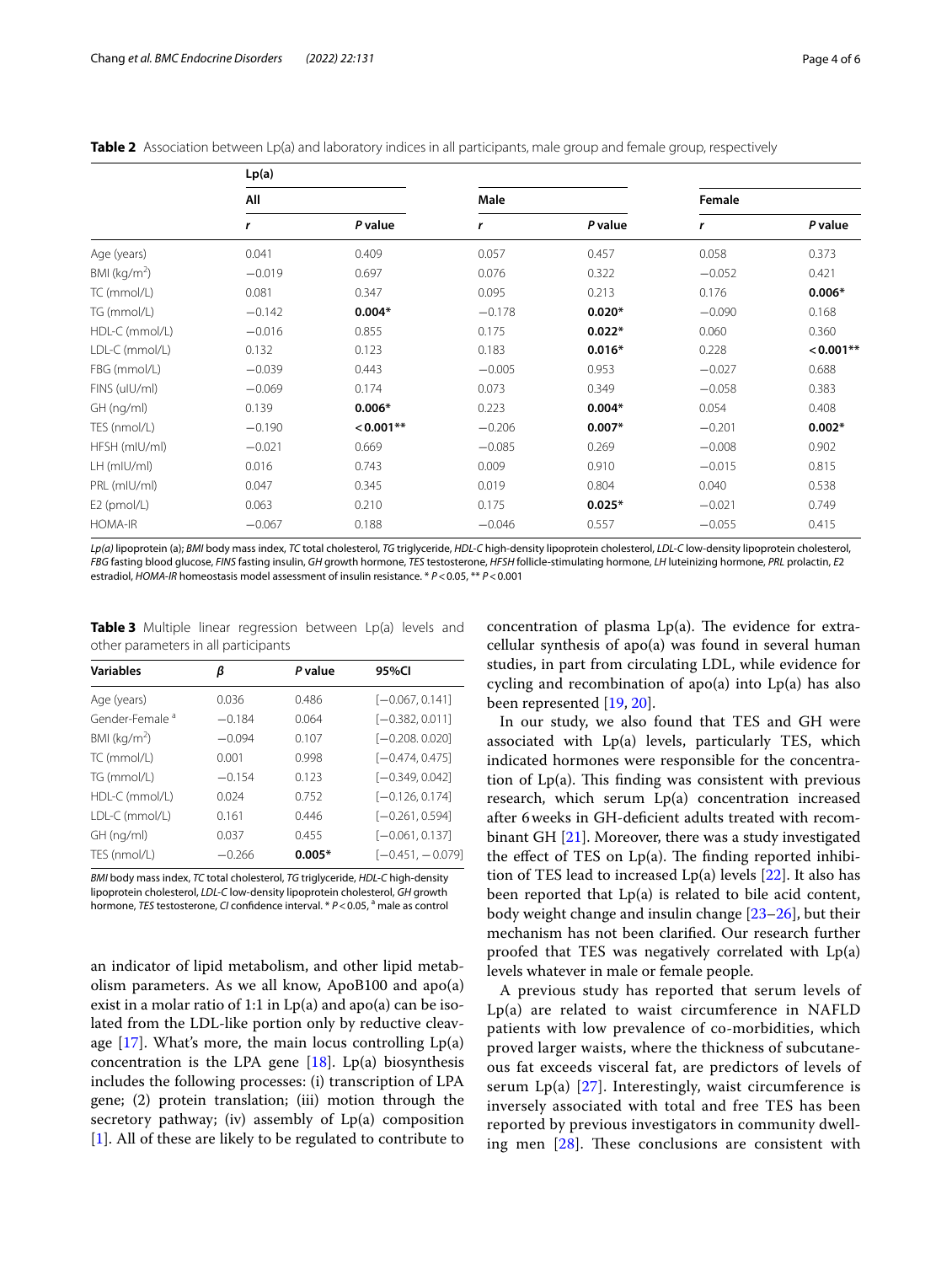our findings. A explanation for the link between  $Lp(a)$ and TES maybe come from infammatory cytokines. It has been reported by earlier studies that IL-17 related chemokine (Eotaxin) is central to the amount of visceral fat and obesity was associated with increased IL-17A production in humans [\[29](#page-5-19), [30\]](#page-5-20). What is more, testosterone suppresses proinfammatory and up regulates anti infammatory cytokines [\[31](#page-5-21), [32\]](#page-5-22). Also there was negative association between IL-17 and TES, indicating infammation suppresses testosterone levels [[33\]](#page-5-23).

There are several controversial reports on the relationship between Lp(a) concentrations and metabolic diseases. It is well known that Lp(a) has an independent causal association with cardiovascular disease, which has been extensively demonstrated from various aspects. The results of the studies showed that  $Lp(a)$ concentration was associated dose-dependently with coronary heart disease risk, peripheral artery disease, heart failure, and lifespan  $[6]$  $[6]$ , suggesting that  $Lp(a)$  is a potent harbinger of clinical cardiovascular disease [[4\]](#page-4-3). Mendelian randomization analysis further confrmed the above conclusion  $[8]$  $[8]$ . However, the effects of  $Lp(a)$ on diabetes were not consistent, and it was currently more likely to think that low  $Lp(a)$  concentration was associated with diabetes  $[6, 12-14]$  $[6, 12-14]$  $[6, 12-14]$  $[6, 12-14]$  $[6, 12-14]$  $[6, 12-14]$ . Nevertheless, the consensus that diabetes was a risk factor for cardiovascular disease contradicted the above research conclusion. So, we need to further explore the reasons behind it. Additionally, our study provides a basis for the changes of metabolic indicators in clinical patients. For the patients treated with TES, Lp(a) levels may change, leading to other metabolic disorders.

There are several limitations in our study. Firstly, this study is cross-sectional research which resulting to no causal relationship can be drawn. Therefore, prospective studies are needed to confrm the conclusion. Secondly, compared with prior research, our study had a relatively small sample size. Finally, sex hormone secretion including TES, HFSH, LH, PRL and E2 might be afected by the menstrual cycle in female. However, the present study was not standardized for the menstrual cycle.

#### **Conclusion**

TES levels was negatively associated with Lp(a) levels in Chinese overweight/obese patients.

#### **Abbreviations**

Lp(a): Lipoprotein (a); BMI: Body mass index; TC: Total cholesterol; TG: Triglyceride; HDL-C: High-density lipoprotein cholesterol; LDL-C: Low-density lipoprotein cholesterol; FBG: Fasting blood glucose; FINS: Fasting insulin; GH: Growth hormone; TES: Testosterone; HFSH: Follicle-stimulating hormone; LH: Luteinizing hormone; PRL: Prolactin; E2: Estradiol; HOMA-IR: Homeostasis model assessment of insulin resistance; CI: Confdence interval.

## **Supplementary Information**

The online version contains supplementary material available at [https://doi.](https://doi.org/10.1186/s12902-022-01021-7) [org/10.1186/s12902-022-01021-7](https://doi.org/10.1186/s12902-022-01021-7).

<span id="page-4-4"></span>**Additional fle 1 Supplemental Table 1.** Characteristics of male participants with various levels of Lp(a). **Supplemental Table 2.** Characteristics of female participants with various levels of Lp(a). **Supplemental Table 3.** Multiple linear regression between Lp(a) levels and other parameters in male participants. **Supplemental Table 4.** Multiple linear regression between Lp(a) levels and other parameters in female participants.

#### **Acknowledgements**

Not applicable.

#### **Authors' contributions**

Xiaona Chang analyzed the relevant data and was a major contributor in writing the manuscript. Nannan Bian and Xiaoyu Ding interpreted the data regarding the Lp(a) of overweight/obese patients. Jinman Li was one of the principal investigators of the study. Yu An was a contributor in organizing the database. Jiaxuan Wang was one of the principal investigators of the study. Jia Liu was the major contributor in organizing the study. Guang Wang was the supervisor of the study who came up with the idea and set up the database for the study. All authors read and approved the fnal manuscript.

#### **Funding**

This work was supported by grants from the Beijing Talents foundation (2018–12) to J.L.; and the Chinese National Natural Science Foundation (No. 81770792) to G.W.

#### **Availability of data and materials**

The datasets used and/or analysed during the current study are available from the corresponding author on reasonable request.

## **Declarations**

#### **Ethics approval and consent to participate**

All participants provided written informed consent. The protocol of this study was approved by the Ethics Committee of Beijing Chao-Yang Hospital, Capital Medical University. All methods were carried out in accordance with relevant guidelines and regulations.

#### **Consent for publication**

Not applicable.

#### **Competing interests**

The authors declare that they have no competing interests

Received: 20 January 2022 Accepted: 6 April 2022 Published online: 16 May 2022

#### **References**

- <span id="page-4-0"></span>1. Borrelli MJ, Youssef A, Boffa MB, Koschinsky ML. New Frontiers in Lp(a)targeted therapies. Trends Pharmacol Sci. 2019;40(3):212–25. [https://doi.](https://doi.org/10.1016/j.tips.2019.01.004) [org/10.1016/j.tips.2019.01.004.](https://doi.org/10.1016/j.tips.2019.01.004)
- <span id="page-4-1"></span>2. Kostner KM, Kostner GM, Wierzbicki AS. Is Lp(a) ready for prime time use in the clinic? A pros-and-cons debate. Atherosclerosis. 2018;274:16–22. <https://doi.org/10.1016/j.atherosclerosis.2018.04.032>.
- <span id="page-4-2"></span>3. Littmann K, Wodaje T, Alvarsson M, Bottai M, Eriksson M, Parini P, et al. The Association of Lipoprotein(a) plasma levels with prevalence of cardiovascular disease and metabolic control status in patients with type 1 diabetes. Diabetes Care. 2020;43(8):1851–8. [https://doi.org/10.2337/](https://doi.org/10.2337/dc19-1398) [dc19-1398](https://doi.org/10.2337/dc19-1398).
- <span id="page-4-3"></span>4. Vasquez N, Joshi PH. Lp(a): addressing a target for cardiovascular disease prevention. Curr Cardiol Rep. 2019;21(9):102. [https://doi.org/10.1007/](https://doi.org/10.1007/s11886-019-1182-0) [s11886-019-1182-0.](https://doi.org/10.1007/s11886-019-1182-0)